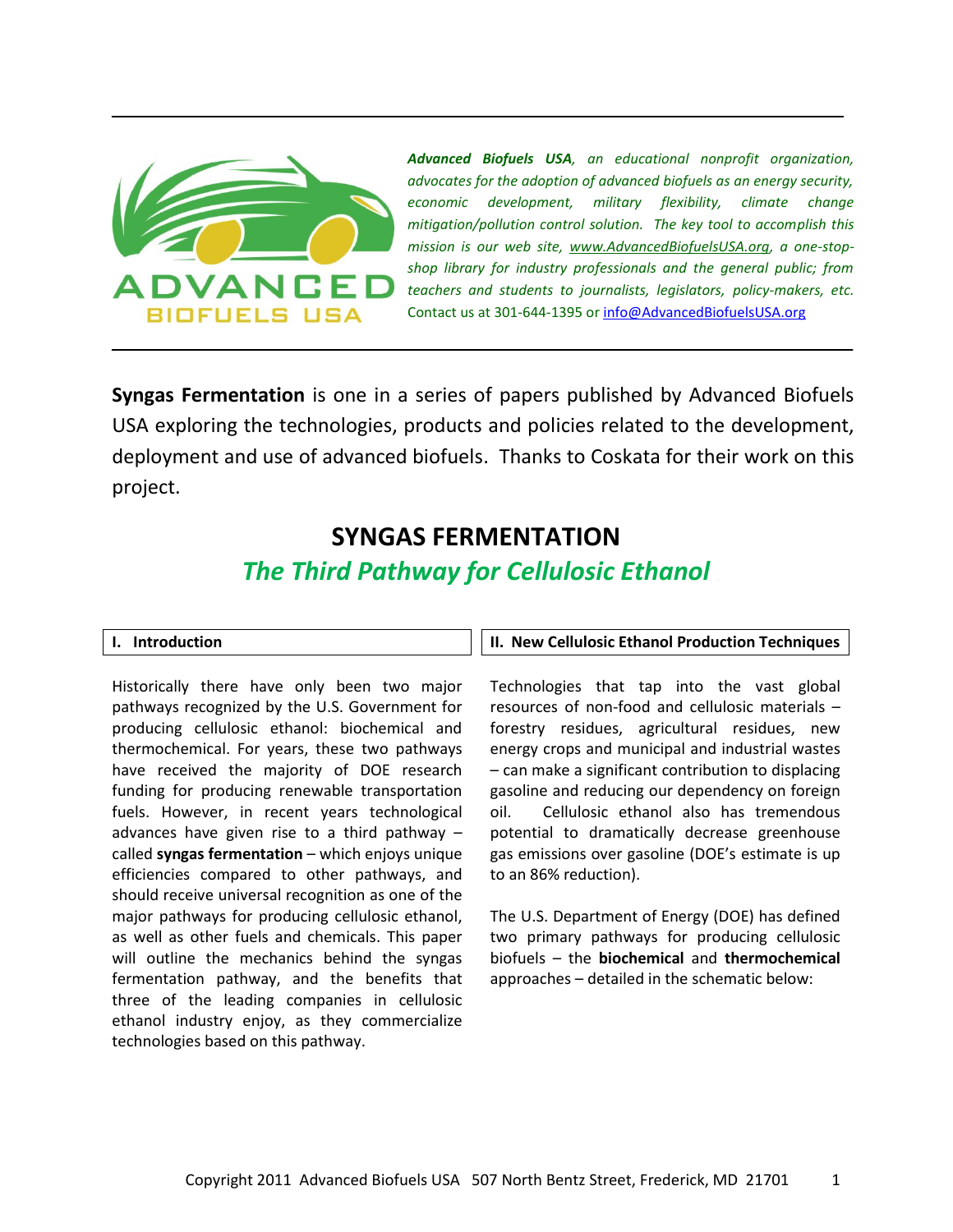

**Figure 1 -** U.S. Department of Energy characterization of the two pathways for producing cellulosic ethanol

- The biochemical process uses water and enzymes to convert pretreated lignocellulosic biomass materials into sugars which can then be fermented into ethanol and carbon dioxide.
- The thermochemical process is a two-step process where a biomass feedstock is gasified to produce syngas (carbon monoxide and hydrogen) which is then converted to a biofuel by a chemical reaction utilizing chemical catalysis.

#### **The Hybrid Process**

However, there is a third, hybrid process which combines both biochemical and thermochemical elements, capturing the benefits of each pathway while mitigating some of their deficiencies. This process, called syngas fermentation, is a process where a biomass feedstock is gasified to produce syngas. The syngas is then fermented into the desired biofuel or chemical, without other byproducts. Finally, the fuel or chemical is then separated from water through standard distillation and dehydration to recover the final product.

Syngas fermentation has been researched since before 1983, when Dr. Rathin Datta at Exxon and Dr. Greg Zeikus at the University of Wisconsin, Madison worked together to write a paper on "Anaerobic conversion of One-carbon compounds". Over the last 30 years, the technology has progressed to the point where today anaerobic bacteria that produce only the

desired fuel are being demonstrated at a semicommercial scale and are ready for commercial scale production.

Syngas fermentation compares favorably to the biochemical and thermochemical processes and presents a promising additional pathway toward meeting the nation's biofuels goals.

# **III. Syngas Fermentation – The Third Pathway**

Depending on the process, the most common elements of the Syngas Fermentation approach are gasification, syngas cooling and cleaning, biological fermentation, and product separation. Gasification has been around for more than 100 years, with some of the first commercial deployments included producing "town gas" for street lamps and heating. The gasification process simply decomposes the incoming carbon based material in the absence of oxygen into its core gas components of carbon monoxide and hydrogen, called syngas. Another approach takes waste gasses from steel mills or anaerobic digesters, to be reformed into syngas. After the syngas is cleaned and cooled, it is sent to a proprietary "bioreactor" where anaerobic microorganisms consume it as a food source and produce the desired biofuel.

# **Microorganisms – the "biological catalyst"**

Microorganisms do what syngas conversion via chemical catalysis cannot, which is produce predominately only one fuel under low temperature and pressure. Microorganisms can extract the energy value available in the incoming syngas stream, producing some of the industry's leading yields.

There are several microorganisms which can produce fuels and chemicals by syngas utilization. These microorganisms are mostly contained within the Clostridium family of anaerobic bacteria.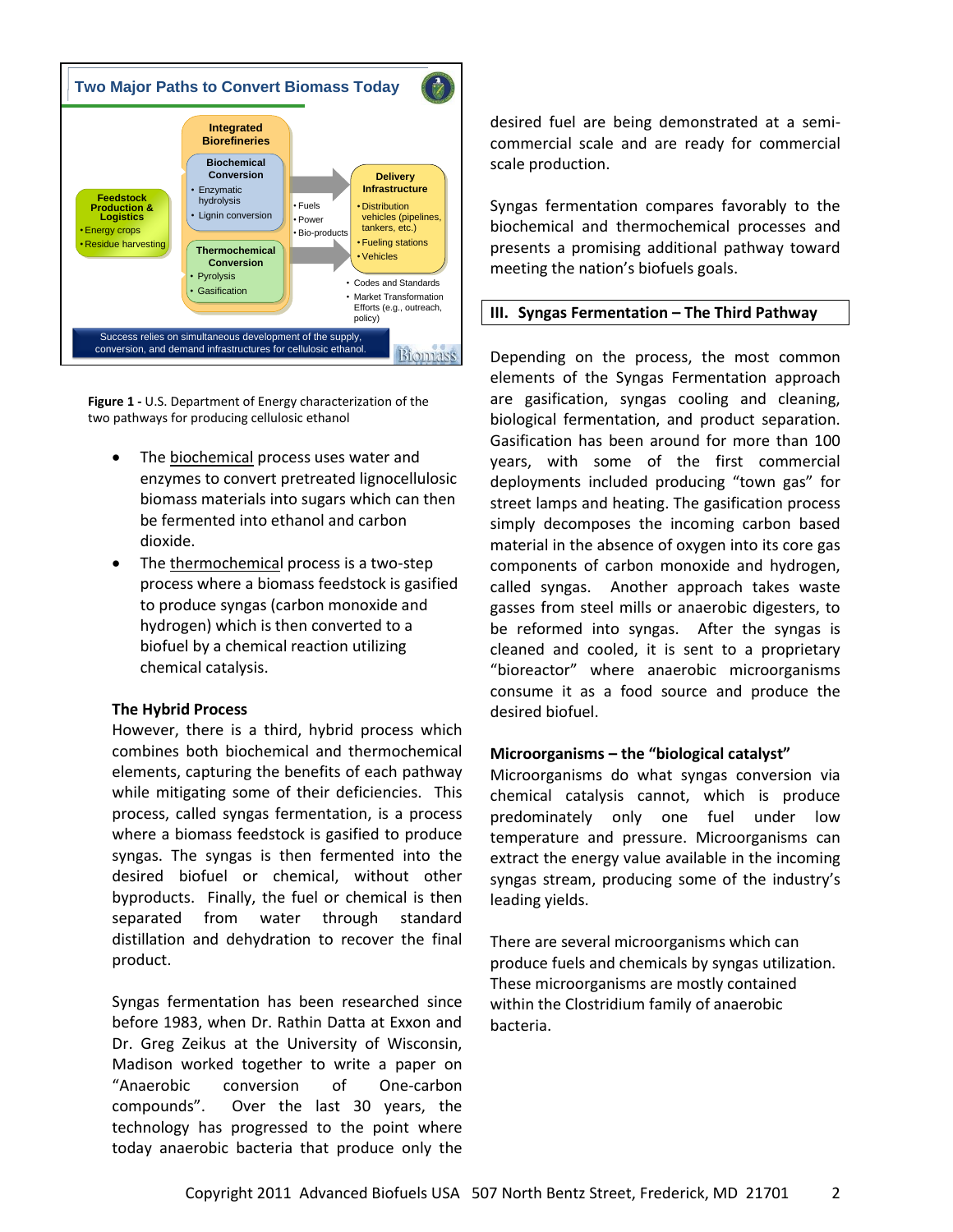

**Figure 2 -** Process schematic of Coskata Inc's syngas fermentation process

The organisms are extremely hard to find in nature, but companies such as Coskata in the US, and LanzaTech in New Zealand have successfully found unique organisms for the conversion of syngas into ethanol. Most of the organisms follow a standard *wood ljundahl* pathway (shown to the right in Figure 3).

The balanced net chemical reactions performed by the bacteria are seen below. A proprietary mixture of trace minerals, metals and vitamins are used to direct and optimize the energy flow within the pathway, maximizing the production of ethanol.

- $\bullet$  6CO + 3H2O  $\rightarrow$  C2H5OH + 4CO2
- $6H2 + 2CO2 \rightarrow C2H5OH + 3H2O$

## **IV. Commercial Advantages of Syngas Fermentation**

The syngas fermentation into fuels or other chemicals is considered by some to be more attractive than the biochemical and thermochemical pathways due to several inherent commercial advantages such as 1) higher yields, 2) lower operating costs, 3) a tolerance to impurities and 4) feedstock flexibility.

1) **Superior yields** *-* Biomass-to-ethanol via syngas fermentation has natural efficiencies because the process best utilizes the oxygen in the biomass and results in product specificity. Using gasification allows for a greater utilization of biomass because it is

able to convert all of the organic biomass material into energy, leaving only a small percentage of the inorganic biomass material as either nutrient rich ash or a vitrified slag that could be used for road material. Even the lignin, which can be a byproduct in a biochemical process, is utilized in the hybrid pathway. On the back end, fermentation allows for greater specificity of results meaning the primary product that is produced is only the desired fuel. Put simply, syngas fermentation is able to utilize more biomass and produce more of the product you want than the traditional pathways.



**Figure 3 - Wood Ljundahl Pathway**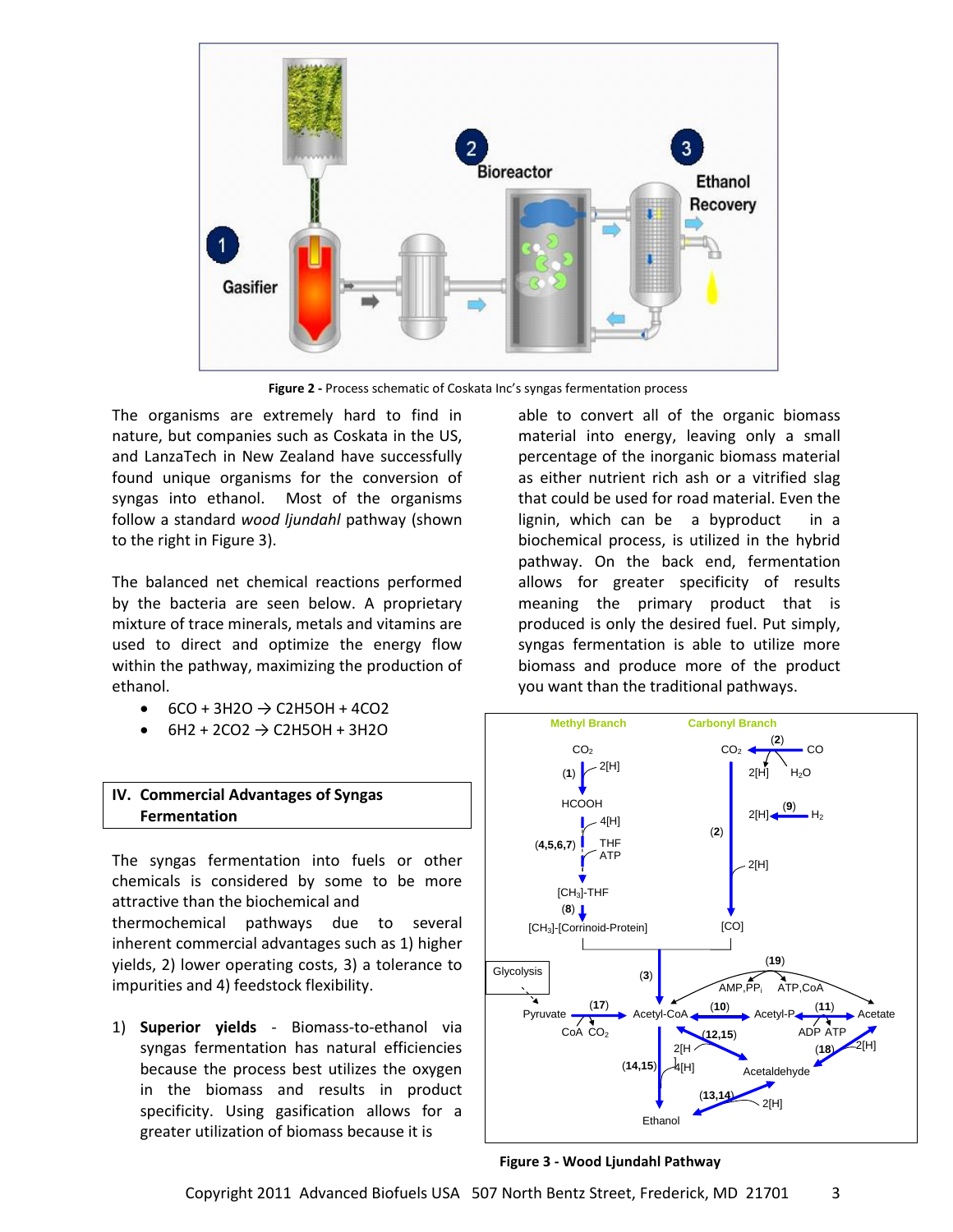- 2) **Lower Operating Costs** Due to the high yields, syngas fermentation has lower production costs, even when paying as much as \$60 per ton for biomass, compared to the traditional pathways. In addition to yields, syngas fermentation requires a lower temperature and pressure compared to chemical catalysis which allows for advantages in syngas cleanup, compression and heat recovery. Plus, the process doesn't require expensive enzymes or extensive pretreatment to operate. All these factors combine to give syngas fermentation one of the lowest operating costs among current renewable fuel options.
- 3) **Tolerance to Impurities** -- Because the organism is a "living catalyst" it has a high tolerance to impurities and can take a much wider range of CO:H2 ratios than the thermochemical process. This saves costs associated with potentially poisoning a catalyst that would then have to be entirely replaced. Not needing to do a "water-gas" shift is also a major strategic advantage, and allows a wider range of gasification technologies to be utilized.
- 4) **Feedstock flexibility -** The third pathway can convert virtually any carbon-containing material into syngas, including energy crops such as switchgrass and miscanthus; wood chips, forestry products, corn stover, bagasse and other typical agricultural wastes; as well as municipal and industrial organic waste. What's more, a joint 2005 DOE/USDA study and Sandia National Labs study in 2009 both found that there is over 1 billion tons of sustainable biomass in the US, which could create approximately 90 billion gallons of ethanol and replace more than one third of the petroleum that we use in the United States each year, by 2030.

This minimizes the food versus fuel debate, will allow companies to hedge against commodity price fluctuations, and allows for geographic flexibility on where plants are built.

# **V. Advantages Over Traditional Pathways**

### **Advantages over Biochemical Pathway**

The biochemical process uses hydrolysis of pretreated lignocellulosic biomass materials to yield sugars which can then be fermented into ethanol and carbon dioxide or serve as a biocrude for other conversion processes. This approach is largely *enzyme-based*, although acid may be used in place of, or in combination with, the enzymes for hydrolysis of the lignocellulosic materials. Lignocellulose comprises cellulose, hemicellulose, lignin and pectin, each of which has different chemical and structural compositions and therefore must be treated separately to maximize sugar yield. As lignin has no sugar component, it is separated altogether before hydrolysis and typically burned for its thermal value. The cellulose and hemicellulose components are initially pretreated to expose the sugar polymers to the enzymes or acid to facilitate efficient hydrolysis, producing fermentable sugars. Because the respective sugars contained in the cellulosic and hemicellulosic fractions are different, currently, the two are usually hydrolyzed separately, with the respective sugars fermented separately. In addition, the enzymes are an input into the process and need to be produced independently, generally at large scale.

By contrast, the hybrid, thermo-biological approach does not use enzymes to extract the sugar, or conduct expensive pre-treatment processes involving "slurries" of biomass in large tanks. Syngas fermentation is also able to use the entire value of the incoming material, including the cellulose, hemicellulose, and lignin. As a consequence, this process can yield more gallons of ethanol per ton of material than more traditional approaches. By moving away from the enzymatic process and into the thermal platform, the syngas fermentation allows more input materials to be turned into fuel. The use of the entire feedstock also eliminates the bulky byproducts involved in typical enzymatic approaches.